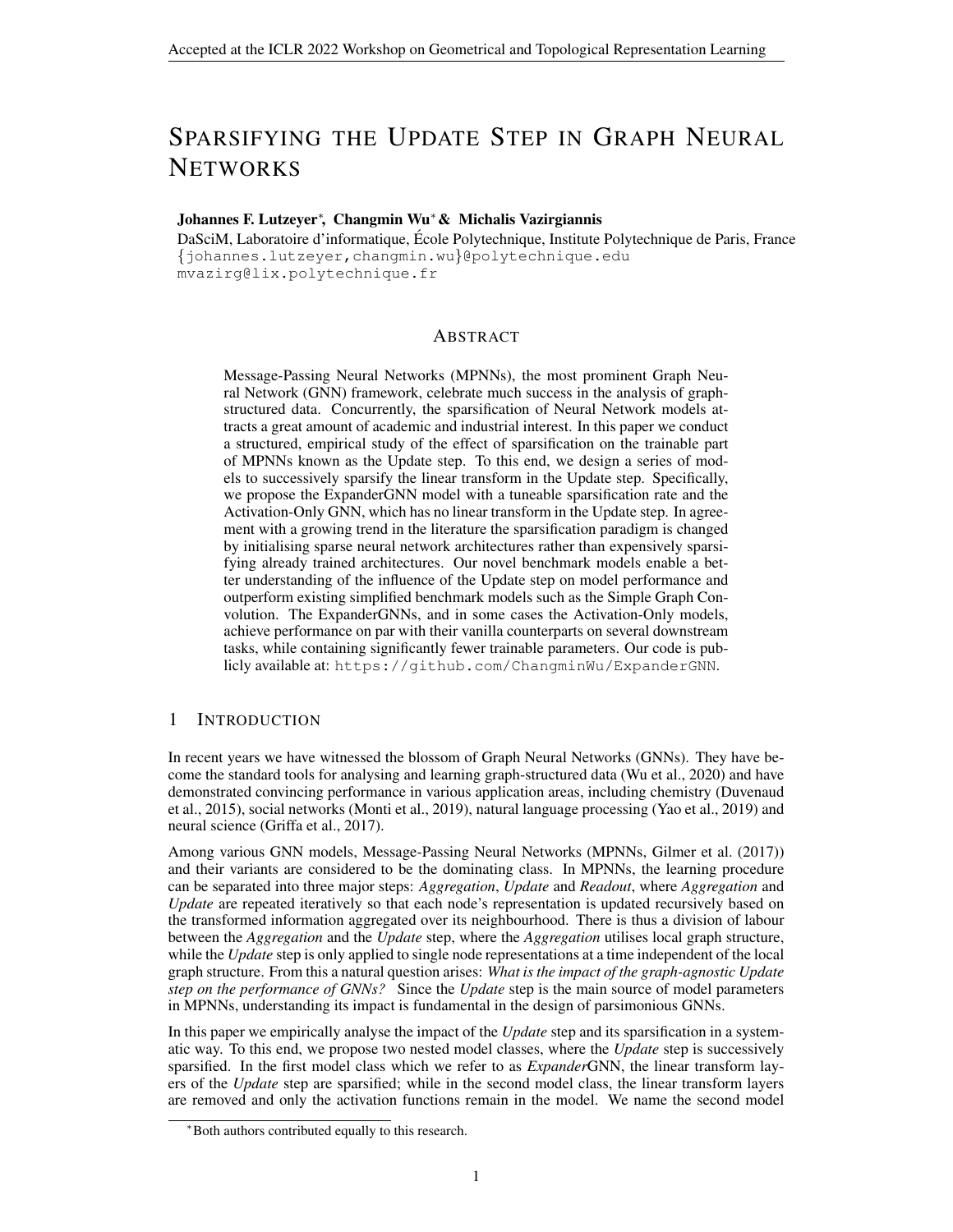*Activation-Only* GNN and it contrasts the Simple Graph Convolution model (SGC, [Wu et al., 2019\)](#page-7-2) where the activation functions where removed to merge the linear layers.

Through a series of empirical assessments on different graph learning tasks (graph and node classification as well as graph regression), we demonstrate that the *Update* step can be heavily simplified without inhibiting performance or relevant model expressivity. Our findings partly agree with the work in [Wu et al.](#page-7-2) [\(2019\)](#page-7-2), in that dense *Update* steps in GNN are expensive and often ineffectual. In contrast to their proposition, we find that there are many instances in which leaving the *Update* step out completely significantly harms performance. In these instances our *Activation-Only* model shows superior performance while matching the number of parameters and efficiency of the SGC.

# 2 RELATED WORK

In recent years the idea of *utilising expander graphs in the design of neural networks* is starting to be explored in the CNN literature. Most notably, [Prabhu et al.](#page-6-1) [\(2018\)](#page-6-1) propose to replace linear fully connected layers in deep networks using an expander graph sampling mechanism and hence, propose a novel, well-performing CNN architecture they call X-nets. [McDonald & Shokoufandeh](#page-6-2) [\(2019\)](#page-6-2) and [Kepner & Robinett](#page-6-3) [\(2019\)](#page-6-3) build on the X-net design and propose alternative expander sampling mechanisms to extend the simplistic design chosen in the X-nets.

The *Sparisification and Pruning of neural networks* is a very active research topic [\(Hoefler et al.,](#page-5-3) [2021;](#page-5-3) [Blalock et al., 2020\)](#page-5-4). In particular, a wealth of algorithms sparsifying neural network architectures at initialisation has recently been proposed [\(Tanaka et al., 2020;](#page-6-4) [Wang et al., 2020a;](#page-6-5) [Lee et al.,](#page-6-6) [2019\)](#page-6-6). While these algorithms make pruning decisions on a per-weight basis, [Frankle et al.](#page-5-5) [\(2021\)](#page-5-5) find that these algorithms produce equivalent results to a per-layer choice of a fraction of weights to prune, as is directly done in our chosen sparsification scheme. All of these research efforts are pruning CNNs, typically the VGG and ResNet architectures. *To the best of our knowledge, our work is the first investigating the potential of sparsifying the trainable parameters in GNNs.*

Both [Wu et al.](#page-7-2) [\(2019\)](#page-7-2) and [Salha et al.](#page-6-7) [\(2019\)](#page-6-7) observed that *simplifications in the Update step of the Graph Convolutional Network (GCN, [Kipf & Welling, 2017\)](#page-6-8) model* is a promising area of research. [Wu et al.](#page-7-2) [\(2019\)](#page-7-2) proposed the SGC model, where simplification is achieved by removing the non-linear activation functions from the GCN model. This removal allows them to merge all linear transformations in the *Update* steps into a single linear transformation without sacrificing expressive power. [Salha et al.](#page-6-7) [\(2019\)](#page-6-7) followed a similar rationale in their simplification of the graph autoencoder and variational graph autoencoder models. In our work we aim to extend these efforts by providing more simplified benchmark models for GNNs without a specific focus on the GCN.

## <span id="page-1-0"></span>3 INVESTIGATING THE ROLE OF THE UPDATE STEP

In this section, we present the general model structure of MPNNs and our two proposed model classes, where we sparsify or remove the linear transform layer in the *Update* step.

We define graphs  $\mathcal{G} = (\mathbf{A}, \mathbf{X})$  in terms of their adjacency matrix  $\mathbf{A} = [0, 1]^{n \times n}$ , which contains the information of the graph's node set V, and the node features  $X \in \mathbb{R}^{n \times s}$ . The MPNN structure is a prominent paradigm for performing machine learning tasks on graphs such as node or graph classification. The learning procedure of MPNNs can be divided into the following phases:

**Initial (optional).** In this phase, the initial node features  $X$  are mapped from the feature space to a hidden space by a parameterised neural network  $U^{(0)}$ , usually a fully-connected linear layer;

$$
\boldsymbol{H}^{(1)} = U^{(0)}(\boldsymbol{X}) = \left(\boldsymbol{h}^{(1)}_1, \ldots, \boldsymbol{h}^{(1)}_n\right),
$$

where  $h_i^{(1)}$  denotes the hidden representation of node i.

m

Aggregation. For each node, information is gathered from the node's neighbourhood, denoted  $\mathcal{N}(i)$  for node i. The gathered pieces of information are called "messages", denoted by  $\bm{m}_i$ . Formally, if  $f^{(l)}(\cdot)$  denotes the aggregation function at iteration l, then

$$
\mathbf{a}_{i}^{(l)}=f^{(l)}\left(\left\{\mathbf{h}_{j}^{(l)}|j\in\mathcal{N}(i)\right\}\right).
$$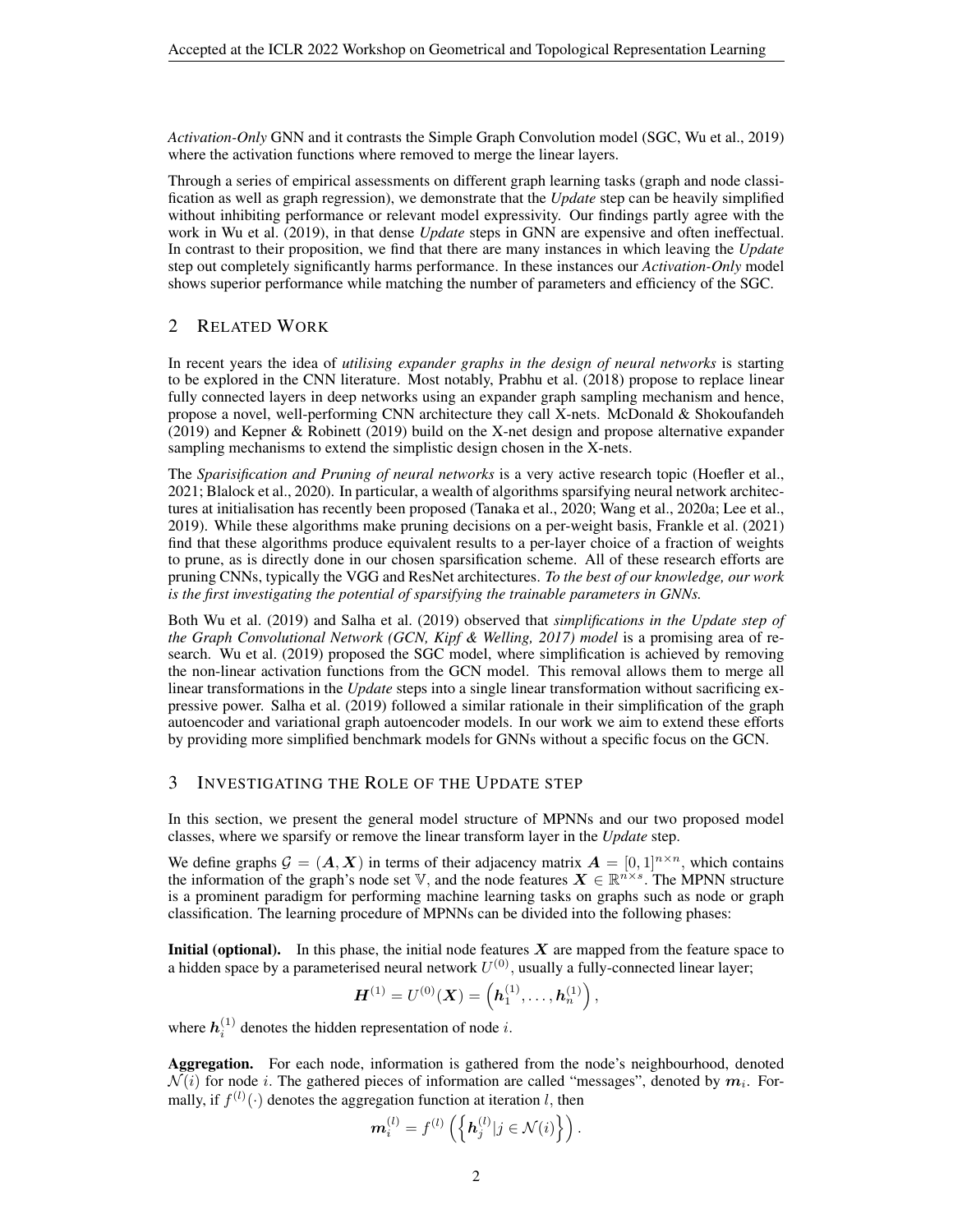Due to the isotropic nature of graphs (arbitrary node labelling), this function needs to be permutation equi- or invariant. It also has to be differentiable so that the framework will be end-to-end trainable.

Update. The nodes then update their hidden representations based on their current representations and the received "messages". Let  $U^{(l)}$  denote the neural network learning the update function at iteration  $l$ . Then, for node  $i$ , we have

$$
\bm{h}_i^{(l+1)} = U^{(l)}\left(\bm{h}_i^{(l)}, \bm{m}_i^{(l)}\right).
$$

Expander Update Step. If we denote the two sets of computational units, i.e., neurons, being connected in a fully-connected layer of a neural network by  $\mathbb{S}_1$  and  $\mathbb{S}_2$ , respectively. Then, following [Prabhu et al.](#page-6-1) [\(2018\)](#page-6-1), we propose to sparsify this layer by uniform randomly sampling only  $d$  connections for the computational units in the smaller of the two connected sets  $\mathbb{S}_1$  and  $\mathbb{S}_2$ . We refer to the *density* of such an expander linear layer as the ratio of the number of sampled connections to the number of connections in the fully-connected layer, i.e.,  $d/\max(|\mathbb{S}_1|, |\mathbb{S}_2|)$ . The theoretical computational cost of an expander linear layer is equal to  $2nd \min(|\mathcal{S}_1|, |\mathcal{S}_2|)$  Floating Point Operations (FLOPs). The tunable parameter  $d$  can therefore lead to significant computational savings as the computational cost of a fully connected linear layer equals  $2n|S_1||S_2|$  FLOPs. When we replace all linear layers in the *Update* steps of a GNN with expander linear layers, we get the *Expander*GNN.

When compared to pruning algorithms which sparsify neural network layers by iteratively removing parameters according to certain metric during training, the expander sparsifiers have two advantages:

- 1. The expander design assures that paths exist between consecutive layers, avoiding the risk of *layer-collapse* that is common in many pruning algorithms, where the algorithm prunes all parameters (weights) in one layer and cuts down the flow between input and output [\(Tanaka et al., 2020\)](#page-6-4).
- 2. The expander sparsifier removes parameters at initialisation and keeps the sparsified structures fixed during training, which avoids the expensive computational cost stemming from adapting the neural network architecture during or after training and then retraining the network as is done in the majority of pruning algorithms [\(Frankle & Carbin, 2019;](#page-5-6) [Han](#page-5-7) [et al., 2015\)](#page-5-7).

Theoretical motivation and implementation details of the Expander Update Step can be found in Appendix Section [A.](#page-8-0)

Activation-Only Models. In the *Activation-Only* GNN models, we propose to fully remove the linear transformation in the *Update* step such that each message-passing step is immediately followed by a pointwise activation function. The resulting model can be seen as a natural extension of the *Expander*GNN, where the linear transformation of the *Update* step is completely forgone.

In [Gama et al.](#page-5-8) [\(2020\)](#page-5-8) it is argued that the non-linearity present in GNNs, in form of the activation functions, has the effect of frequency mixing in the sense that "part of the energy associated with large eigenvalues" is brought "towards low eigenvalues where it can be discriminated by stable graph filters." The theoretical insight that activation functions help capture information stored in the high energy part of graph signals is strong motivation to consider an alternative simplification to the one made in the SGC. In this alternative simplification, which we refer to as the *Activation-Only* GNN models, we remove linear transformations instead of activation functions such that each message-passing step is immediately followed by a pointwise activation function.

**Readout (optional).** After L aggregation and update iterations, depending on the downstream tasks, the MPNN will either output node representations directly or generate a graph representation via a differentiable readout function,

$$
\mathbf{g}=R\left(\left\{\mathbf{h}_i^{(L)}|i\in\mathbb{V}\right\}\right).
$$

## 4 EXPERIMENTS AND DISCUSSION

In order to investigate the influence of the *Update* step in GNNs, we now observe the performance of the proposed benchmark models on the tasks of graph classification, graph regression and node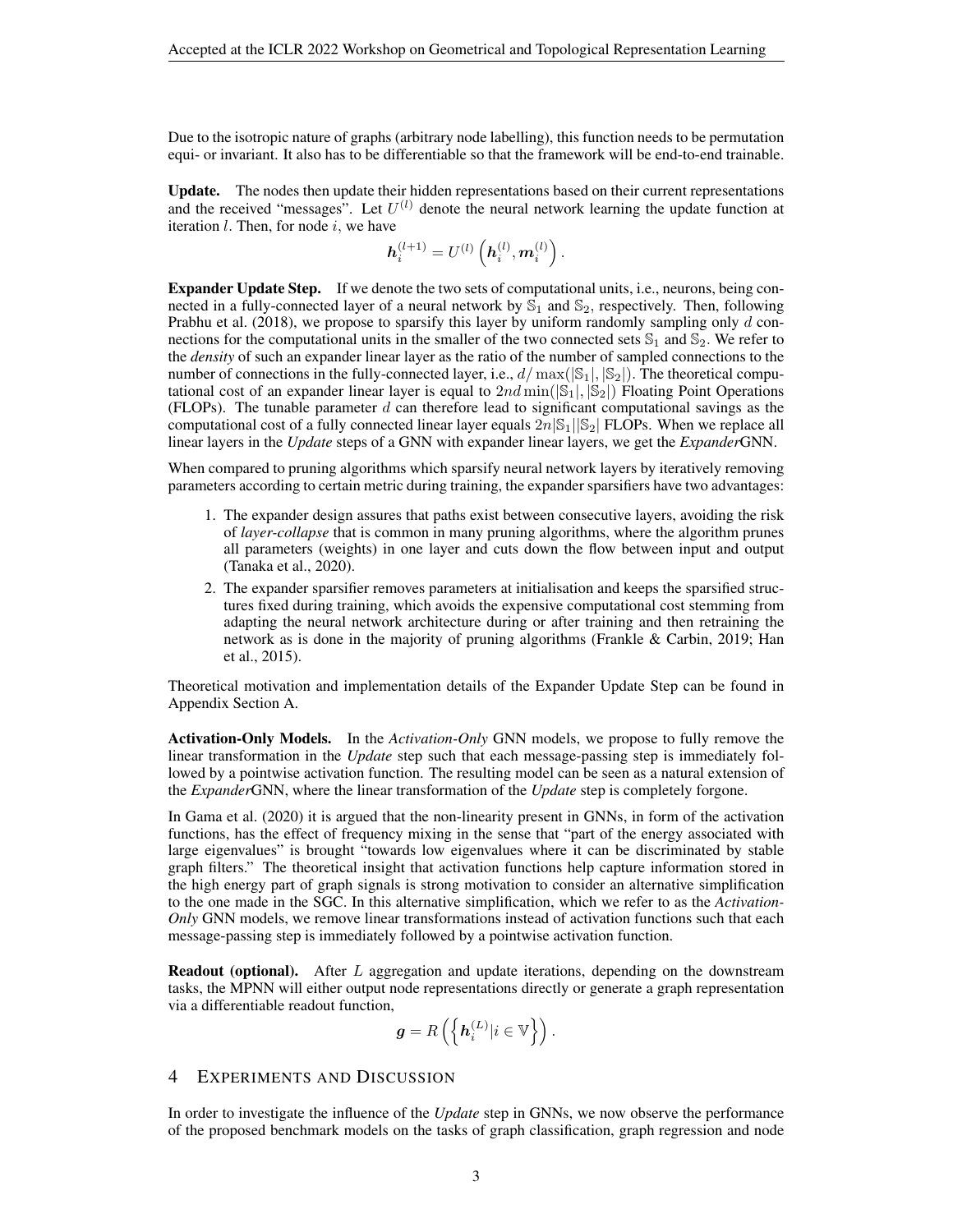<span id="page-3-0"></span>Table 1: 10-fold Cross Validation results (mean  $\pm$  std) of the accuracy of the GCN on the graph classification task performed on the ENZYMES/PROTEINS/MNIST/CIFAR10 datasets. We also report the number of parameters relative to the number of parameters in the vanilla model, e.g., 0.37 means that the number of parameters in *Activation-Only* model is 37% of the vanilla one. We set the best results to bold and underline the second best result. In addition, if the result of *Activation-Only* model is better than the SGC model, we put ∗ next to the result.

|                 | <b>ENZYMES</b>    |         | Proteins          |         | <b>MNIST</b> |         | CIFAR10  |         |
|-----------------|-------------------|---------|-------------------|---------|--------------|---------|----------|---------|
|                 | ACC.              | Params. | ACC.              | Params. | ACC.         | Params. | ACC.     | Params. |
| Vanilla         | $66.50 + 8.71$    | 1.00    | $76.73 + 3.85$    | 1.00    | 90.77        | 1.00    | 52.04    | 1.00    |
| SGC.            | $63.67 \pm 8.06$  | 0.37    | $67.65 + 2.21$    | 0.38    | 24.48        | 0.36    | 27.90    | 0.36    |
| Expander-50%    | $64.83 \pm 8.64$  | 0.57    | $76.36 + 3.43$    | 0.57    | 90.75        | 0.57    | 50.69    | 0.57    |
| Expander-10%    | $66.33 \pm 6.78$  | 0.22    | $76.55 \pm 1.90$  | 0.22    | 89.00        | 0.23    | 50.27    | 0.23    |
| Activation-Only | $66.67 \pm 6.71*$ | 0.37    | $75.92 \pm 2.88*$ | 0.38    | 83.84*       | 0.36    | $48.31*$ | 0.36    |

<span id="page-3-2"></span>Table 2: Results of the GCN/GIN/GraphSage/PNA models on graph regression for the ZINC dataset. The format follows Table [1.](#page-3-0)

|                 | <b>GCN</b> |          |            | GIN      |            | GraphSage |            | <b>PNA</b> |
|-----------------|------------|----------|------------|----------|------------|-----------|------------|------------|
|                 | MAE        | Params.  | <b>MAE</b> | Params.  | <b>MAE</b> | Params.   | <b>MAE</b> | Params.    |
| Vanilla         | 0.3823     | $1.00\,$ | 0.4939     | $1.00\,$ | 0.4530     | $1.00\,$  | 0.3180     | 1.00       |
| <b>SGC</b>      | 0.6963     | 0.35     |            |          |            |           |            |            |
| Expander-50%    | 0.3856     | 0.57     | 0.5274     | 0.51     | 0.4580     | 0.54      | 0.3380     | 0.51       |
| $Expander-10\%$ | 0.3958     | 0.22     | 0.4888     | 0.12     | 0.4720     | 0.17      | 0.3800     | 0.12       |
| Activation-Only | $0.5855*$  | 0.13     | 0.5220     | 0.01     | 0.4910     | 0.07      | 0.4490     | 0.02       |

classification. In the Appendix Section [B](#page-8-1) we provide an overview of our experimentation setup. We have made our experimentation code publicly available online<sup>[1](#page-3-1)</sup>.

Graph Classification. Table [1](#page-3-0) shows the experiment results of the vanilla GCN model and its *Expander* and *Activation-Only* variants on the ENZYMES, PROTEINS, MNIST and CIFAR datasets for graph classification. One direct observation is that the *Expander*GCN models, even at 10% density, perform on par with the vanilla models. Surprisingly, the same is true for the *Activation-Only* model on the ENZYMES and PROTEINS datasets. The SGC performs, often significantly, worse than the *Activation-Only* model, especially on the computer vision MNIST and CIFAR datasets. Additional experiments on the GIN architecture can be found in Appendix Table [6.](#page-10-0) They reaffirm the conclusions drawn on the GCN model on graph classification in this section.

Graph Regression. In Table [2](#page-3-2) the Mean Absolute Error (MAE) of our studied and proposed models on the ZINC dataset for graph regression is displayed. Similar to the graph classification task, the *Expander*GCN and *Expander*GraphSage models match the performance of their corresponding vanilla models, regardless of their densities. The performance of the *Expander*GIN and *Expander*PNA models exhibits greater variance across the different densities, especially in the case of the PNA models the performance increases as the network gets denser indicating that the density of the *Update* step does positively contribute to the model performance of the PNA for the task of graph regression on the ZINC dataset. The *Activation-Only* models perform worse than their *Expander* counterparts on this task, confirming the insight from the results of the *Expander*GNNs that the linear transform in the *Update* step does improve performance in this graph regression task. Again we see that *Activation-Only* GCNs outperform the SGC benchmark in this set of experiments.

Hence, for the task of graph regression we observe that both the linear transformation and non-linear activation function in the *Update* step have a small, positive impact on model performance.

<span id="page-3-1"></span><sup>1</sup><https://github.com/ChangminWu/ExpanderGNN>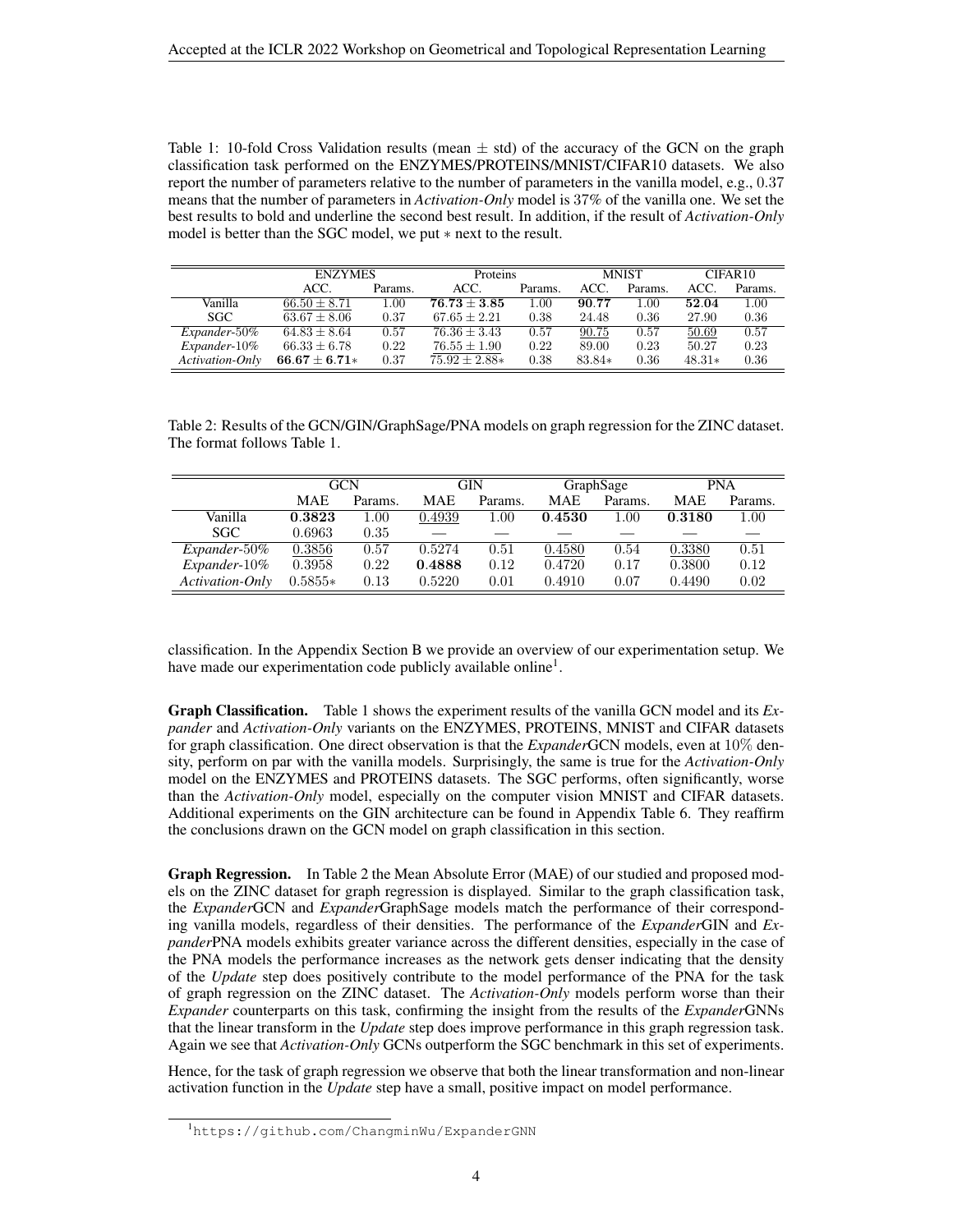<span id="page-4-0"></span>Table 3: 10-fold Cross Validation results (mean  $\pm$  std) of the accuracy of the GCN on node classification for the CORA/CiteSeer/PubMed/OGBN-Arxiv datasets. The format follows Table [1](#page-3-0) in the main text.

|                        | Cora             |          | CiteSeer         |          | PubMed           |         | OGBN-Arxiv       |         |
|------------------------|------------------|----------|------------------|----------|------------------|---------|------------------|---------|
|                        | ACC.             | Params.  | ACC.             | Params.  | ACC.             | Params. | ACC.             | Params. |
| Vanilla                | $80.54 + 0.44$   | $1.00\,$ | $69.50 \pm 0.19$ | $1.00\,$ | $79.04 \pm 0.12$ | 1.00    | $71.22 + 0.76$   | 1.00    |
| SGC.                   | $80.40 + 0.00$   | 0.03     | $72.70 + 0.00$   | 0.02     | $78.90 + 0.00$   | 0.01    | $66.53 \pm 0.07$ | 0.05    |
| Expander-50%           | $80.42 \pm 0.28$ | 0.50     | $69.43 \pm 0.34$ | 0.50     | $79.34 + 0.28$   | 0.50    | $71.42 + 0.55$   | 0.56    |
| Expander-10%           | $80.59 \pm 0.64$ | 0.10     | $68.68 \pm 0.73$ | 0.10     | $78.95 \pm 0.63$ | 0.11    | $70.70 \pm 0.42$ | 0.19    |
| <b>Activation-Only</b> | $80.40 \pm 0.00$ | 0.03     | $72.70 \pm 0.00$ | 0.02     | $78.90 \pm 0.00$ | 0.01    | $68.29 \pm 0.13$ | 0.05    |

Node Classification Results from the node classification experiments on four citation graphs (CORA, CITESEER, PUBMED and ogbn-arxiv) can be found in Table [3.](#page-4-0) For medium-sized datasets such as CORA, CITESEER and PUBMED, we have the same observation as for the graph classification and graph regression tasks, the *Expander* models, regardless of their sparsity, are performing on par with the vanilla ones. The *Activation-Only* models also perform as well as or even better than (on CITESEER) the vanilla model. The performance of the GCN *Activation-Only* model and SGC is equally good across all three datasets. These conclusions remain true for the large-scale dataset ogbn-arxiv with 169,343 nodes and 1,166,243 edges. The *ExpanderGCNs* are on par with the vanilla GCN while the *Activation-Only* model and SGC perform slightly worse. However, the training time of *Activation-Only* model and SGC is five times faster than that of the *Expander* and vanilla models. The *Activation-Only* model outperforms the SGC. Additional experiments on the GIN architecture can be found in Appendix Table [7.](#page-10-1)

We observe that in the node classification task both the linear transformation and the non-linear activation function offer no benefit for the medium scale datasets. For the large-scale dataset we find that the linear transformation can be sparsified heavily without a loss in performance, but deleting it entirely does worsen model performance.

## 5 CONCLUSION

With extensive experiments across different GNN models and graph learning tasks, we are able to confirm that the *Update* step can be sparsified heavily without a significant performance cost. In fact for six of the nine tested datasets across a variety of tasks we found that the linear transform can be removed entirely without a loss in performance, i.e., the *Activation-Only* models performed on par with their vanilla counterparts. The *Activation-Only* GCN model consistently outperformed the SGC model and especially in the computer vision datasets we witnessed that the activation functions seem to be crucial for good model performance accounting for an accuracy difference of up to 59%. These findings partially support the hypothesis by [Wu et al.](#page-7-2) [\(2019\)](#page-7-2) that the *Update* step can be simplified significantly without a loss in performance. Contrary to [Wu et al.](#page-7-2) [\(2019\)](#page-7-2) we find that the nonlinear activation functions result in a significant accuracy boost and the linear transformation in the *Update* step can be removed or heavily sparsified.

The *Activation-Only* GNN is an effective and simple benchmark model framework for any message passing neural network. It enables practitioners to test whether they can cut the large amount of model parameters used in the linear transform of the *Update* steps. If the linear transform does contribute positively to the model's performance then the *Expander*GNNs provide a model class of tuneable sparsity which allows efficient parameter usage.

### ACKNOWLEDGEMENTS

The work of Dr. Johannes Lutzeyer and Prof. Michalis Vazirgiannis is supported by the ANR chair AML-HELAS (ANR-CHIA-0020-01).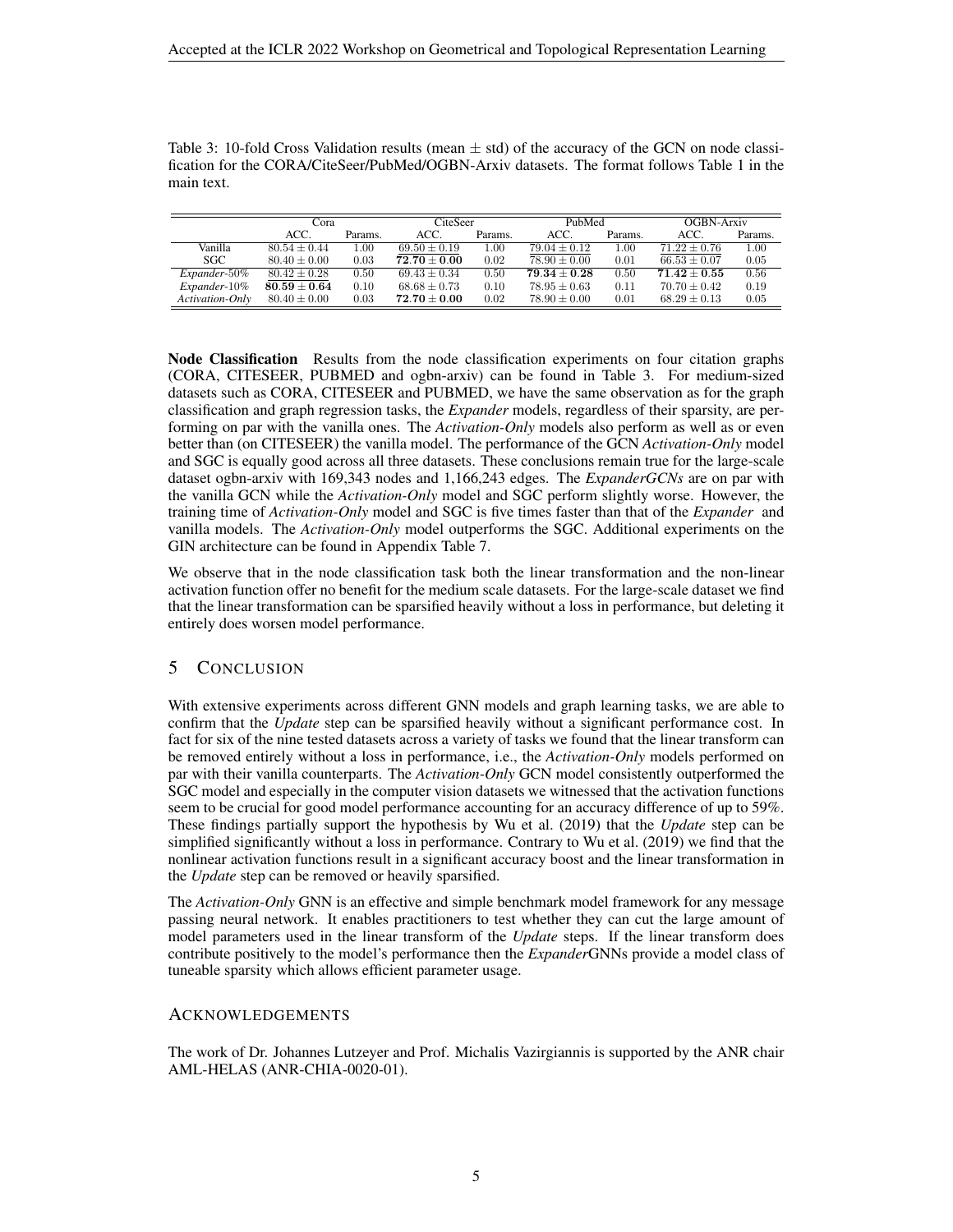#### **REFERENCES**

- <span id="page-5-4"></span>Davis Blalock, Jose Javier Gonzalez Ortiz, Jonathan Frankle, and John Guttag. What is the state of neural network pruning? In *Conference on Machine Learning and Systems*, 2020.
- <span id="page-5-10"></span>Helmut Bölcskei, Philipp Grohs, Gitta Kutyniok, and Philipp Petersen. Optimal approximation with sparsely connected deep neural networks. *SIAM Journal on Mathematics of Data Science*, pp. 8–45, 2019.
- <span id="page-5-11"></span>Alfred Bourely, John Patrick Boueri, and Krzysztof Choromonski. Sparse neural networks topologies. *arXiv:1706.05683*, 2017.
- <span id="page-5-12"></span>INC CEREBRAS SYSTEMS. Cerebras white paper 3: Cerebras systems: Achieving industry best ai performance through a systems approach. [https://cerebras.net/wp-content/](https://cerebras.net/wp-content/uploads/2021/04/Cerebras-CS-2-Whitepaper.pdf) [uploads/2021/04/Cerebras-CS-2-Whitepaper.pdf](https://cerebras.net/wp-content/uploads/2021/04/Cerebras-CS-2-Whitepaper.pdf), 2021. accessed May 2021.
- <span id="page-5-14"></span>Gabriele Corso, Luca Cavalleri, Dominique Beaini, Pietro Liò, and Petar Veličković. Principal neighbourhood aggregation for graph nets. *arXiv:2004.05718*, 2020.
- <span id="page-5-0"></span>David K Duvenaud, Dougal Maclaurin, Jorge Iparraguirre, Rafael Bombarell, Timothy Hirzel, Alan´ Aspuru-Guzik, and Ryan P Adams. Convolutional networks on graphs for learning molecular fingerprints. In *Advances in neural information processing systems*, pp. 2224 – 2232, 2015.
- <span id="page-5-15"></span>Vijay Prakash Dwivedi, Chaitanya K. Joshi, Thomas Laurent, Yoshua Bengio, and Xavier Bresson. Benchmarking graph neural networks. *arXiv:2003.00982*, 2020a.
- <span id="page-5-16"></span>Vijay Prakash Dwivedi, Chaitanya K Joshi, Thomas Laurent, Yoshua Bengio, and Xavier Bresson. Benchmarking graph neural networks. [https://github.com/graphdeeplearning/](https://github.com/graphdeeplearning/benchmarking-gnns) [benchmarking-gnns](https://github.com/graphdeeplearning/benchmarking-gnns), 2020b. accessed May 2020.
- <span id="page-5-6"></span>Jonathan Frankle and Michael Carbin. The lottery ticket hypothesis: Finding sparse, trainable neural networks. In *7th International Conference on Learning Representations (ICLR)*, 2019.
- <span id="page-5-5"></span>Jonathan Frankle, Gintare Karolina Dziugaite, Daniel M Roy, and Michael Carbin. Pruning neural networks at initialization: Why are we missing the mark? In *9th International Conference on Learning Representations (ICLR)*, 2021.
- <span id="page-5-8"></span>Fernando Gama, Alejandro Ribeiro, and Joan Bruna. Stability of graph neural networks to relative perturbations. In *International Conference on Acoustics, Speech, and Signal Processing (ICASSP)*, pp. 9070 – 9074. IEEE, 2020.
- <span id="page-5-2"></span>Justin Gilmer, Samuel S Schoenholz, Patrick F Riley, Oriol Vinyals, and George E Dahl. Neural message passing for quantum chemistry. In *Proceedings of the 34th International Conference on Machine Learning (ICML)*, pp. 1263 – 1272, 2017.
- <span id="page-5-1"></span>Alessandra Griffa, Benjamin Ricaud, Kirell Benzi, Xavier Bresson, Alessandro Daducci, Pierre Vandergheynst, Jean-Philippe Thiran, and Patric Hagmann. Transient networks of spatio-temporal connectivity map communication pathways in brain functional systems. *NeuroImage*, pp. 490 – 502, 2017.
- <span id="page-5-13"></span>William L. Hamilton, Rex Ying, and Jure Leskovec. Inductive representation learning on large graphs. In *Proceedings of the 31st International Conference on Neural Information Processing Systems (NIPS)*, pp. 1025 – 1035. Curran Associates Inc., 2017.
- <span id="page-5-7"></span>Song Han, Jeff Pool, John Tran, and William Dally. Learning both weights and connections for efficient neural network. In *Advances in neural information processing systems*, pp. 1135–1143, 2015.
- <span id="page-5-3"></span>Torsten Hoefler, Dan Alistarh, Tal Ben-Nun, Nikoli Dryden, and Alexandra Peste. Sparsity in deep learning: Pruning and growth for efficient inference and training in neural networks. *arXiv preprint arXiv:2102.00554*, 2021.
- <span id="page-5-9"></span>Shlomo Hoory, Nathan Linial, and Avi Wigderson. Expander graphs and their applications. *Bulletin of the American Mathematical Society*, pp. 439 – 561, 2006.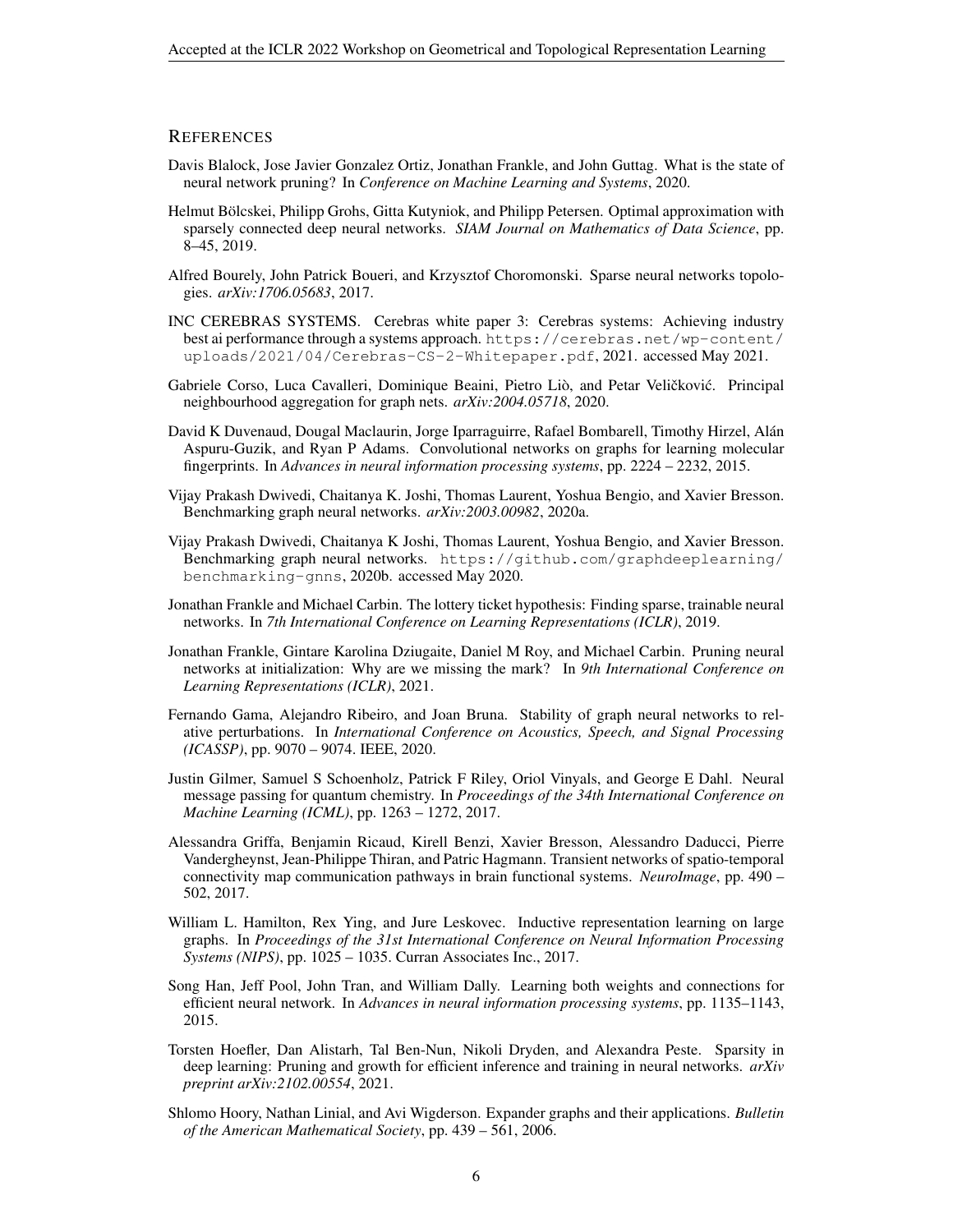- <span id="page-6-16"></span>Weihua Hu, Matthias Fey, Marinka Zitnik, Yuxiao Dong, Hongyu Ren, Bowen Liu, Michele Catasta, and Jure Leskovec. Open graph benchmark: Datasets for machine learning on graphs. *arXiv preprint arXiv:2005.00687*, 2020.
- <span id="page-6-14"></span>John J Irwin, Teague Sterling, Michael M Mysinger, Erin S Bolstad, and Ryan G Coleman. Zinc: a free tool to discover chemistry for biology. *Journal of chemical information and modeling*, pp. 1757 – 1768, 2012.
- <span id="page-6-3"></span>Jeremy Kepner and Ryan Robinett. Radix-net: Structured sparse matrices for deep neural networks. In *2019 IEEE International Parallel and Distributed Processing Symposium Workshops (IPDPSW)*, pp. 268 – 274. IEEE, 2019.
- <span id="page-6-12"></span>Kristian Kersting, Nils M. Kriege, Christopher Morris, Petra Mutzel, and Marion Neumann. Benchmark data sets for graph kernels, 2016. <http://graphkernels.cs.tu-dortmund.de>.
- <span id="page-6-8"></span>Thomas N. Kipf and Max Welling. Semi-supervised classification with graph convolutional networks. In *5th International Conference on Learning Representations (ICLR)*, 2017.
- <span id="page-6-13"></span>Boris Knyazev, Graham W Taylor, and Mohamed Amer. Understanding attention and generalization in graph neural networks. In *Advances in Neural Information Processing Systems 32*, pp. 4202 – 4212. Curran Associates, Inc., 2019.
- <span id="page-6-6"></span>Namhoon Lee, Thalaiyasingam Ajanthan, and Philip HS Torr. SNIP: Single-shot network pruning based on connection sensitivity. In *7th International Conference on Learning Representations (ICLR)*, 2019.
- <span id="page-6-9"></span>Alexander Lubotzky. Expander graphs in pure and applied mathematics. *Bulletin of the American Mathematical Society*, pp. 113 – 162, 2012.
- <span id="page-6-2"></span>Andrew WE McDonald and Ali Shokoufandeh. Sparse super-regular networks. In *18th IEEE International Conference On Machine Learning And Applications (ICMLA)*, pp. 1764 – 1770. IEEE, 2019.
- <span id="page-6-0"></span>Federico Monti, Fabrizio Frasca, Davide Eynard, Damon Mannion, and Michael M Bronstein. Fake news detection on social media using geometric deep learning. *arXiv:1902.06673*, 2019.
- <span id="page-6-11"></span>NVIDIA. Nvidia white paper: Nvidia a100 tensor core gpu architecture. [https:](https://images.nvidia.com/aem-dam/en-zz/Solutions/data-center/nvidia-ampere-architecture-whitepaper.pdf) [//images.nvidia.com/aem-dam/en-zz/Solutions/data-center/](https://images.nvidia.com/aem-dam/en-zz/Solutions/data-center/nvidia-ampere-architecture-whitepaper.pdf) [nvidia-ampere-architecture-whitepaper.pdf](https://images.nvidia.com/aem-dam/en-zz/Solutions/data-center/nvidia-ampere-architecture-whitepaper.pdf), 2020. accessed May 2021.
- <span id="page-6-1"></span>Ameya Prabhu, Girish Varma, and Anoop Namboodiri. Deep expander networks: Efficient deep networks from graph theory. In *Proceedings of the European Conference on Computer Vision (ECCV)*, pp. 20 – 35, 2018.
- <span id="page-6-7"></span>Guillaume Salha, Romain Hennequin, and Michalis Vazirgiannis. Keep it simple: Graph autoencoders without graph convolutional networks. In *Workshop on Graph Representation Learning at the 33rd Conference on Neural Information Processing Systems (NeurIPS)*, 2019.
- <span id="page-6-15"></span>Prithviraj Sen, Galileo Namata, Mustafa Bilgic, Lise Getoor, Brian Galligher, and Tina Eliassi-Rad. Collective classification in network data. *AI magazine*, pp. 93 – 93, 2008.
- <span id="page-6-10"></span>Moor Insights & Strategy. Graphcore white paper: The graphcore second generation ipu. [https://www.graphcore.ai/hubfs/MK2-%20The%20Graphcore%202nd%](https://www.graphcore.ai/hubfs/MK2-%20The%20Graphcore%202nd%20Generation%20IPU%20Final%20v7.14.2020.pdf?hsLang=en) [20Generation%20IPU%20Final%20v7.14.2020.pdf?hsLang=en](https://www.graphcore.ai/hubfs/MK2-%20The%20Graphcore%202nd%20Generation%20IPU%20Final%20v7.14.2020.pdf?hsLang=en), 2020. accessed May 2021.
- <span id="page-6-4"></span>Hidenori Tanaka, Daniel Kunin, Daniel LK Yamins, and Surya Ganguli. Pruning neural networks without any data by iteratively conserving synaptic flow. *arXiv:2006.05467*, 2020.
- <span id="page-6-5"></span>Chaoqi Wang, Guodong Zhang, and Roger Grosse. Picking winning tickets before training by preserving gradient flow. In *8th International Conference on Learning Representations (ICLR)*, 2020a.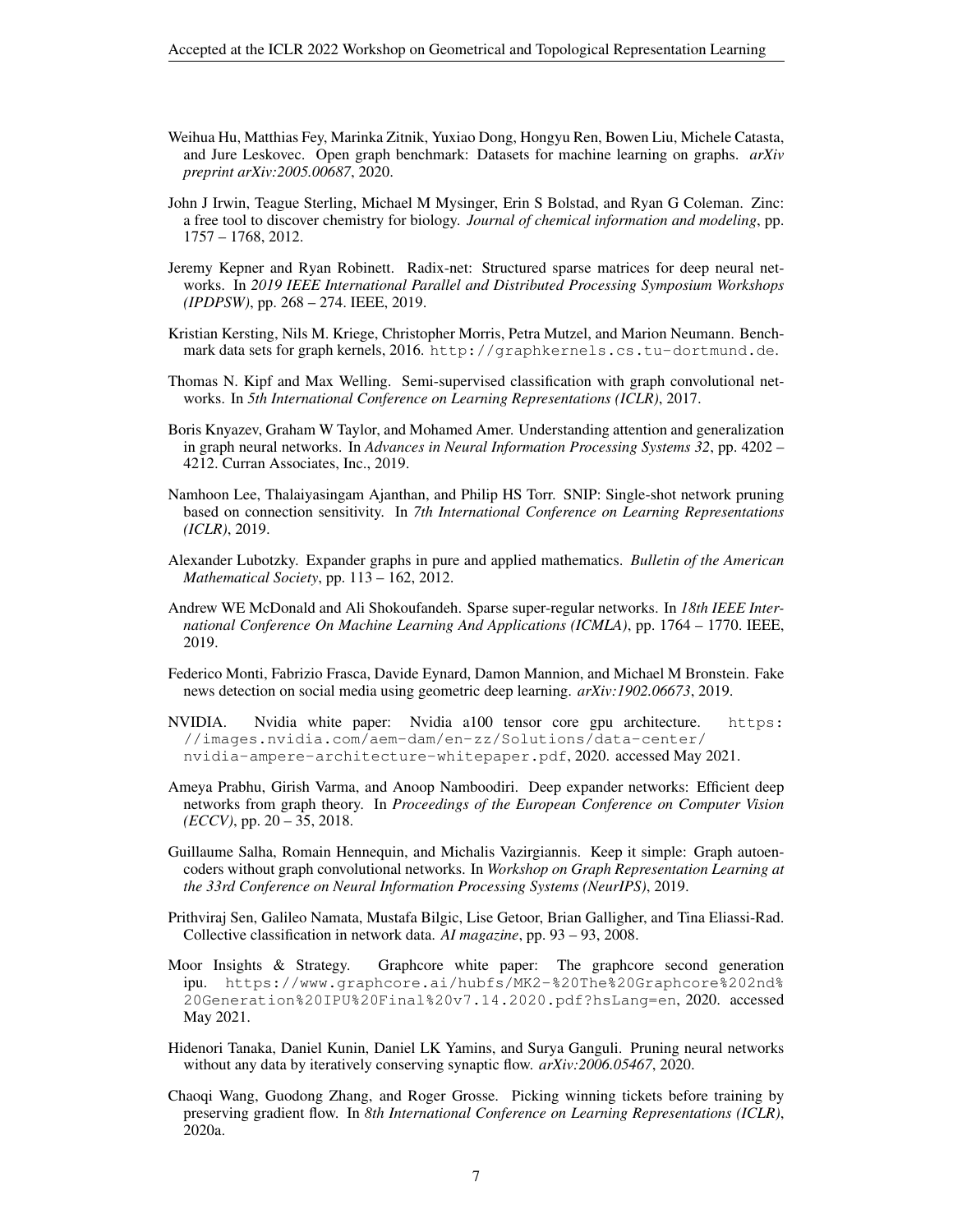- <span id="page-7-4"></span>Kuansan Wang, Zhihong Shen, Chiyuan Huang, Chieh-Han Wu, Yuxiao Dong, and Anshul Kanakia. Microsoft academic graph: When experts are not enough. *Quantitative Science Studies*, 1(1):396– 413, 2020b.
- <span id="page-7-2"></span>Felix Wu, Amauri H Souza Jr, Tianyi Zhang, Christopher Fifty, Tao Yu, and Kilian Q Weinberger. Simplifying graph convolutional networks. In *Proceedings of the 36th International Conference on Machine Learning (ICML)*, 2019.
- <span id="page-7-0"></span>Zonghan Wu, Shirui Pan, Fengwen Chen, Guodong Long, Chengqi Zhang, and S Yu Philip. A comprehensive survey on graph neural networks. *IEEE Transactions on Neural Networks and Learning Systems*, pp. 1 – 21, 2020.
- <span id="page-7-3"></span>Keyulu Xu, Weihua Hu, Jure Leskovec, and Stefanie Jegelka. How powerful are graph neural networks? In *7th International Conference on Learning Representations (ICLR)*, 2019.
- <span id="page-7-1"></span>Liang Yao, Chengsheng Mao, and Yuan Luo. Graph convolutional networks for text classification. In *Proceedings of the AAAI Conference on Artificial Intelligence*, pp. 7370 – 7377, 2019.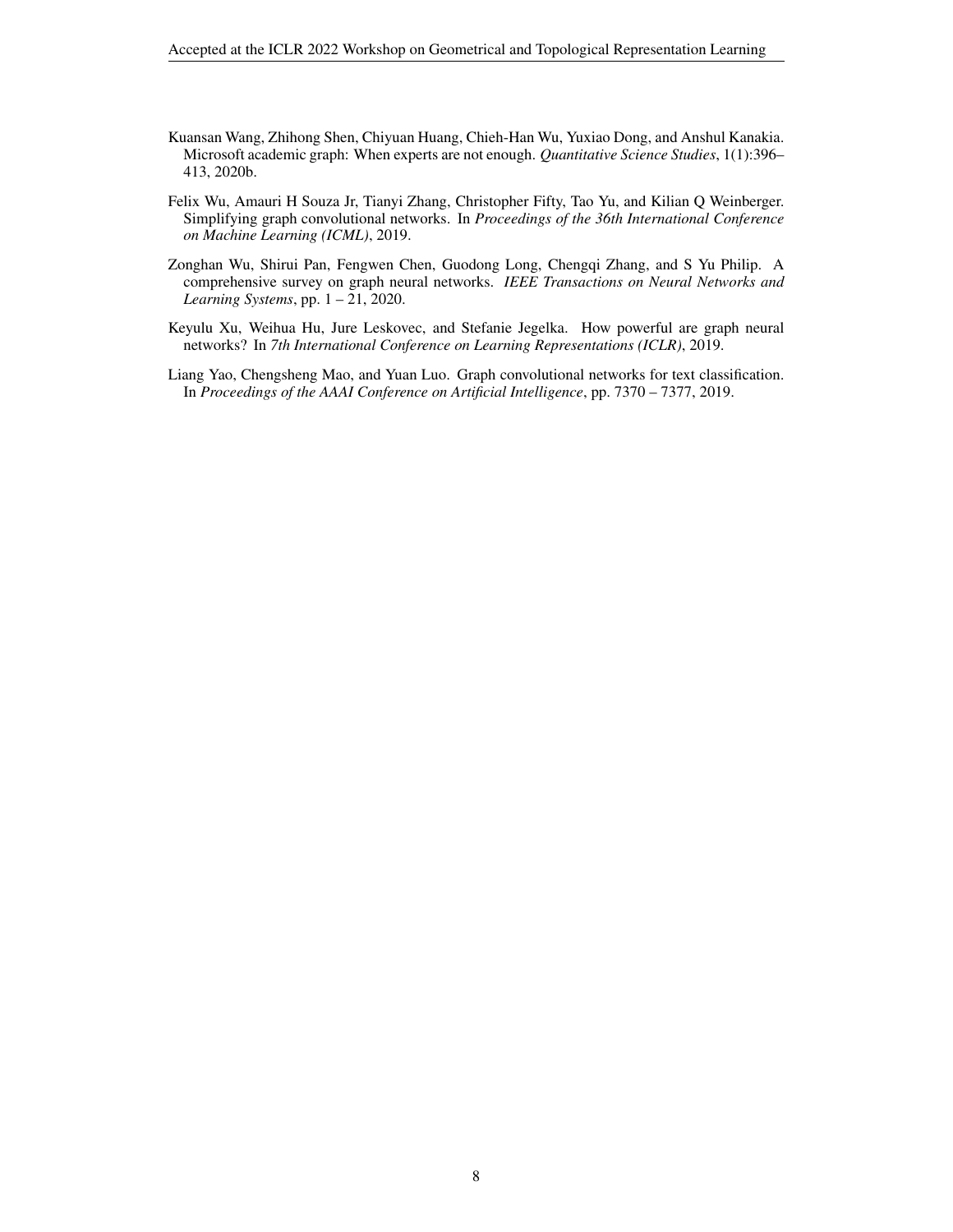#### **APPENDIX**

# <span id="page-8-0"></span>A MOTIVATION AND IMPLEMENTATION OF THE EXPANDERGNNS

Motivation of the Expander Linear Layer From our random expander sampling scheme discussed in Section [3](#page-1-0) we sample bipartite graphs with good expansion properties, which are commonly discussed in the field of error correcting codes under the name "lossless expanders" [\(Hoory](#page-5-9) [et al., 2006,](#page-5-9) pp. 517-522). Expander graphs can be informally defined to be highly connected and sparse graphs [\(Lubotzky, 2012\)](#page-6-9). They are successfully applied in communication networks where communication comes at a certain cost and is to be used such that messages are spread across the network efficiently [\(Lubotzky, 2012\)](#page-6-9). Equally, in a neural network each parameter (corresponding to an edge in the neural network architecture) incurs a computational cost and is placed to optimise the overall performance of the neural network architecture. Therefore, the use of expander graphs in the design of neural network architectures is conceptually well-motivated.

In Bölcskei et al.  $(2019)$  the connectedness of a sparse neural network architecture was linked to the complexity of a given function class which can be approximated by sparse neural networks. Hence, utilising neural network parameters to optimise the connectedness of the network maximises the expressivity of the neural network. In [Kepner & Robinett](#page-6-3) [\(2019\)](#page-6-3) and [Bourely et al.](#page-5-11) [\(2017\)](#page-5-11) the connectedness of the neural network architecture graph was linked – via the path-connectedness and the graph Laplacian eigenvalues – to the performance of neural network architectures. Therefore, for both the expressivity of the neural network and its performance, the connectedness, which is optimised in expander graphs, is a parameter of interest.

Implementation of Expander Linear Layer The most straightforward way of implementing the expander linear layer is to store the weight matrix  $W$  as a sparse matrix. Sparse matrix multiplications can be accelerated on several processing units released in 2020 and 2021 such as the Sparse Linear Algebra Compute (SLAC) cores used in the Cerebras WSE-2 [\(CEREBRAS SYS-](#page-5-12)[TEMS, 2021\)](#page-5-12), the Intelligence Processing Unit (IPU) produced by Graphcore [\(Strategy, 2020\)](#page-6-10) and the NVIDIA A100 Tensor Core GPU [\(NVIDIA, 2020\)](#page-6-11). However, since we ran experiments on a NVIDIA RTX 2060 GPU, we use masks in our implementation, similar to those of several existing pruning algorithms, to achieve the sparsification. A mask  $M \in \{0,1\}^{|S_1| \times |S_2|}$  is of the same dimension as weight matrix and  $M_{u,v} = 1$  if and only if  $(u, v) \in \mathbb{E}'$ . An entrywise multiplication, denoted by  $\odot$ , is then applied to the mask and the weight matrix so that undesired parameters in the weight matrix are removed. To illustrate this alteration we use the following matrix representation of the GCN's model equation,

$$
\boldsymbol{H}^{(L)} = \sigma\left(\hat{\boldsymbol{A}}\dots\sigma\left(\hat{\boldsymbol{A}}\boldsymbol{H}^{(1)}\boldsymbol{W}^{(1)}\right)\dots\boldsymbol{W}^{(L)}\right). \tag{1}
$$

In our implementation the *Expander*GCN has the following model equation,

$$
\boldsymbol{H}^{(L)} = \sigma\left(\hat{\boldsymbol{A}}\dots\sigma\left(\hat{\boldsymbol{A}}\boldsymbol{H}^{(1)}\boldsymbol{M}^{(1)}\odot\boldsymbol{W}^{(1)}\right)\dots\boldsymbol{M}^{(L)}\odot\boldsymbol{W}^{(L)}\right).
$$
 (2)

### <span id="page-8-1"></span>B GENERAL SETTINGS AND BASELINES

Considered GNNs Throughout this section we refer to the standard, already published, architectures as "vanilla" architectures. We compare the performance of the vanilla GNN models, the *Expander*GNN models with different densities (10% and 50%), the *Activation-Only* GNN model (we report the best result obtained from the ReLU, PReLU and Tanh activation functions), as well as the SGC for the GCN models. To ensure that our inference is not specific to a certain GNN architecture only, we evaluate the performance across 4 representative GNN models of the literature state-of-the-art. The considered models are the Graph Convolutional Network (GCN, [Kipf &](#page-6-8) [Welling](#page-6-8) [\(2017\)](#page-6-8)), the Graph Isomorphism Network (GIN, [Xu et al.](#page-7-3) [\(2019\)](#page-7-3)), the GraphSage Network [Hamilton et al.](#page-5-13) [\(2017\)](#page-5-13), and the Principle Neighborhood Aggregation (PNA, [Corso et al.](#page-5-14) [\(2020\)](#page-5-14)). The precise model equations of our proposed architectures applied to these GNNs can be found in Table [4.](#page-9-0) We make the following additional remarks with regard to this table:

1. In the model equations of the GCN,  $d_i$  denotes the degree of node i.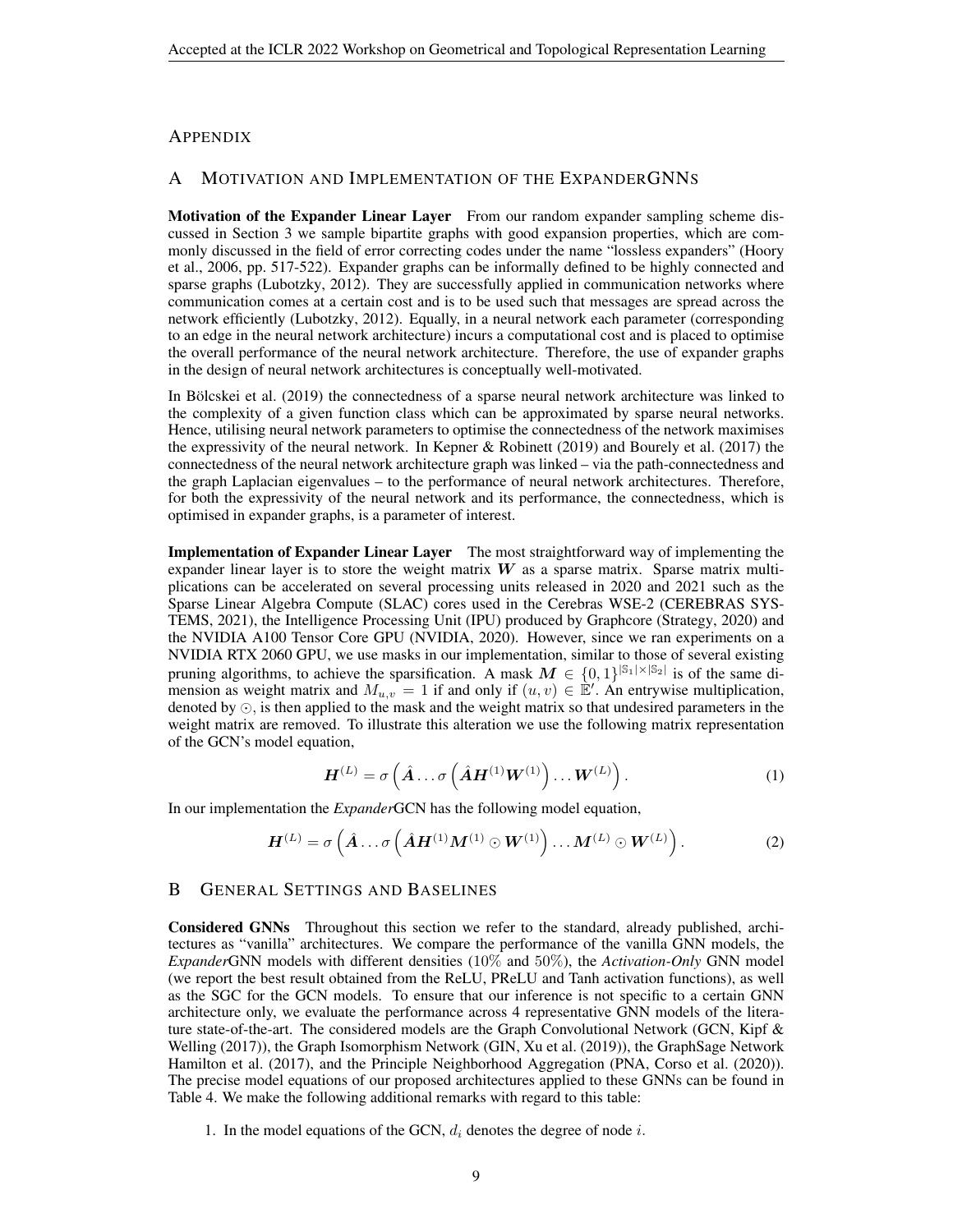| Model      |                          | Aggregation                                                                                                                                                                                    | Update                                                                                                                                                         |
|------------|--------------------------|------------------------------------------------------------------------------------------------------------------------------------------------------------------------------------------------|----------------------------------------------------------------------------------------------------------------------------------------------------------------|
| <b>GCN</b> | Vanilla/ <i>Expander</i> | $\boldsymbol{m}_i^{(l)} = \frac{1}{\sqrt{d_i}} \sum_{j \in \mathcal{N}(i)} \boldsymbol{h}_j^{(l)} \frac{1}{\sqrt{d_j}}$                                                                        | $\bm{h}_i^{(l+1)} = \sigma(\bm{m}_i^{(l)}\bm{M}^{(l)} \odot \bm{W}^{(l)})$                                                                                     |
|            | Activation-Only          |                                                                                                                                                                                                | $h_i^{(l+1)} = \sigma(m_i^{(l)})$                                                                                                                              |
| <b>GIN</b> | Vanilla/ <i>Expander</i> | $\mathbf{m}_i^{(l)} = (1+\epsilon)\mathbf{h}_i^{(l)} + \sum_{i \in \mathcal{N}(i)} \mathbf{h}_i^{(l)}$                                                                                         | $\boldsymbol{h}_i^{(l+1)} = \sigma(\boldsymbol{m}_i^{(l)}\boldsymbol{M}^{(l)} \odot \boldsymbol{W}^{(l)})$                                                     |
|            | Activation-Only          |                                                                                                                                                                                                | $\mathbf{h}_{i}^{(l+1)} = \sigma\left(\mathbf{m}_{i}^{(l)}\right)$                                                                                             |
| GraphSage  |                          | Vanilla/Expander $\mathbf{m}_i^{(l)} = \text{CONCAT}\left(\mathbf{h}_i^{(l)}, \text{MAX}_{j \in \mathcal{N}(i)} \sigma(\mathbf{h}_j^{(l)} \mathbf{M}_1^{(l)} \odot \mathbf{W}_1^{(l)})\right)$ | $\boxed{\bm{h}_i^{(l+1)} = \frac{\sigma(\bm{m}_i^{(l)}\bm{M}_2^{(l)} \odot \bm{W}_2^{(l)})}{\ \sigma(\bm{m}_i^{(l)}\bm{M}_2^{(l)} \odot \bm{W}_2^{(l)})\ _2}}$ |
|            |                          | Activation-Only $\mathbf{m}_i^{(l)} = \mathbf{h}_i^{(l)} + \text{MAX}_{i \in \mathcal{N}(i)} \sigma(\mathbf{h}_i^{(l)})$                                                                       | $\bm{h}_i^{(l+1)} = \frac{\sigma(\bm{m}_i^{(l)})}{\ \sigma(\bm{m}_i^{(l)})\ _2}$                                                                               |
| <b>PNA</b> |                          | Vanilla/Expander $\mathbf{m}_i^{(l)} = \text{CONCAT}_{s,a} \left( \bigoplus_{j \in \mathcal{N}(i)} \mathbf{h}_j^{(l)} \right)$                                                                 | $\bm{h}^{(l+1)}_i = \sigma(\bm{m}^{(l)}_i \bm{M}^{(l)} \odot \bm{W}^{(l)})$                                                                                    |
|            |                          | Activation-Only $\mathbf{m}_i^{(l)} = \frac{1}{12} \sum_{s,a} \left[ \bigoplus_{j \in \mathcal{N}(i)} \mathbf{h}_j^{(l)} \right]_{i,s,a}$                                                      | $\bm{h}_i^{(l+1)} = \sigma\left(\bm{m}_i^{(l)}\right)$                                                                                                         |

<span id="page-9-0"></span>Table 4: Model Equations of the Vanilla, *Expander* and *Activation-Only* GNNs.

<span id="page-9-1"></span>Table 5: Properties of all datasets used in experiments.

|                        | Dataset             | #Graphs | $\overline{\text{HNodes}}$ (avg.) | $#Edges$ (avg.) | Task                        |
|------------------------|---------------------|---------|-----------------------------------|-----------------|-----------------------------|
| TU datasets            | <b>ENZYMES</b>      | 600     | 32.63                             | 62.14           |                             |
|                        | <b>PROTEINS</b>     | 1113    | 39.06                             | 72.82           | <b>Graph Classification</b> |
| <b>Computer Vision</b> | <b>MNIST</b>        | 70000   | 70.57                             | 282.27          |                             |
|                        | CIFAR <sub>10</sub> | 60000   | 117.63                            | 470.53          |                             |
|                        | ZINC.               | 12000   | 23.16                             | 24.92           | Graph Regression            |
|                        | CORA                |         | 2708                              | 5278            |                             |
| <b>Citations</b>       | <b>CITESEER</b>     |         | 3327                              | 4552            | Node Classification         |
|                        | <b>PUBMED</b>       |         | 19717                             | 44324           |                             |
|                        | ogbn-arxiv          |         | 169343                            | 1166243         |                             |

- 2. In the model equations of the GIN,  $\epsilon$  is a learnable ratio added explicitly to the central node's own representation.
- 3. In the model equations of the PNA,  $\bigoplus$  corresponds to an operator formed by taking the tensor product of a vector containing three scaler functions and four aggregator functions, resulting in a tensor indexed by  $i, s, a$ , where the index i corresponds to the currently considered node, s corresponds to the scaler dimension and  $\alpha$  indexes the aggregator dimension. For more details see [Corso et al.](#page-5-14) [\(2020\)](#page-5-14).

Datasets We experiment on eleven datasets from areas such as chemistry, social networks, computer vision and academic citation, for three major graph learning tasks. For graph classification, we have two TU datasets [\(Kersting et al., 2016\)](#page-6-12) which are chemical graphs, and two Image datasets (MNIST/CIFAR10) that are constructed from original images following the procedure in [Knyazev](#page-6-13) [et al.](#page-6-13) [\(2019\)](#page-6-13). To perform this conversion they first extract small regions of homogeneous intensity from the images, named "Superpixels" [\(Dwivedi et al., 2020a\)](#page-5-15), and construct a K-nearest neighbour graph from these superpixels. The technique we implemented to extract superpixels, the choice of  $K$  and distance kernel for constructing a nearest neighbour graph are the same as in [Knyazev et al.](#page-6-13) [\(2019\)](#page-6-13) and [Dwivedi et al.](#page-5-15) [\(2020a\)](#page-5-15). For graph regression, we consider molecule graphs from the ZINC dataset [\(Irwin et al., 2012\)](#page-6-14). And for node classification, we use four citation datasets [\(Sen](#page-6-15) [et al., 2008;](#page-6-15) [Wang et al., 2020b;](#page-7-4) [Hu et al., 2020\)](#page-6-16), where the nodes are academic articles linked by citations. Details of the used datasets can be found in Table [5,](#page-9-1) where in the number of nodes and edges column we display average values if the dataset contains multiple graphs.

**Experimentation Details** Since we aim to observe the performance of our benchmark models independent of the GNN choice we use the model hyperparameters found to yield a fair comparison of GNN models in [Dwivedi et al.](#page-5-15) [\(2020a\)](#page-5-15). Specifically, we follow the same training procedure, such as train/valid/test dataset splits, choice of optimiser, learning rate decay scheme, as well as the same hyperparameters, such as initial learning rate, hidden feature dimensions and number of GNN layers. We also implement the same normalisation tricks such as adding batch normalisation after non-linearity of each *Update* step. Their setting files (training procedure/hyperparameters) are made public and can be found in [Dwivedi et al.](#page-5-16) [\(2020b\)](#page-5-16). For the node classification task on citation datasets, we follow the settings from [Wu et al.](#page-7-2) [\(2019\)](#page-7-2). Our experiments found that the